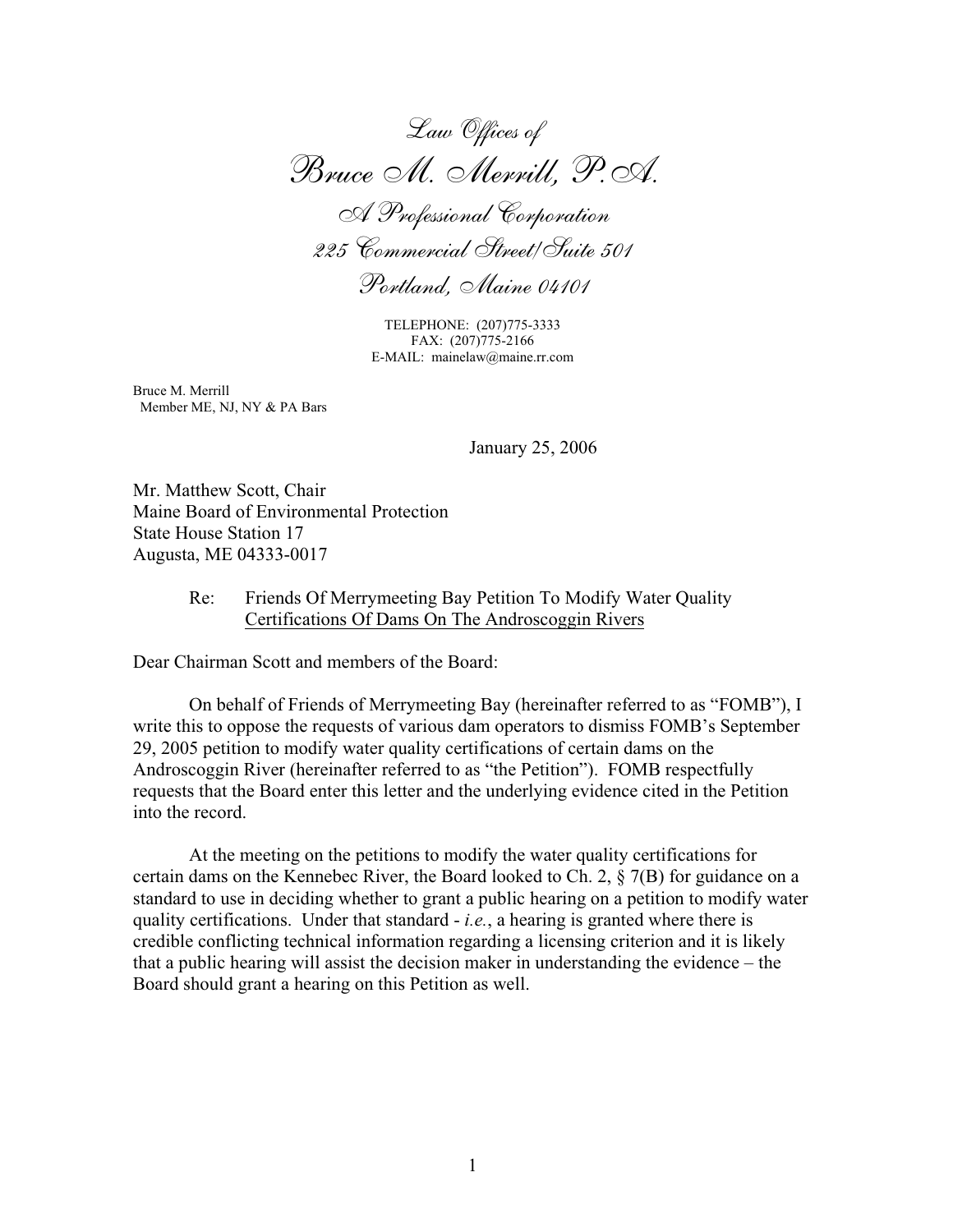# I. THE PETITION DESCRIBES THE FACTUAL BASES AND THE EVIDENCE TO SUPPORT MODIFICATIONS.

FPL Energy Maine Hydro LLC (operators of the Brunswick, Lewiston Falls and Gulf Island-Deer Rips hydroelectric dams, Miller Hydro Group (operator of the Worumbo hydroelectric dam), Topsham Hydro Partners (operator of the Pejepscot hydroelectric dam), and the City of Lewiston (operator of the Upper Androscoggin Falls hydroelectric dam) argue that FOMB does not provide the factual bases for, or evidence to support, the Petition. The dam operators are wrong.

The factual bases for the Petition are apparent. The Petition states that the dams pose a threat to the environment and violate water quality standards because they kill and injure American eels and destroy eel habitat. The Petition states that dams block upstream and downstream eel passage, and that turbines kill and injure eels. The Petition also notes the concern that the American eel is being extirpated, and that a petition to grant the American eel endangered species status is currently under review by the federal government. The Petition also states that dams exacerbate the problem of high toxicant levels in eels because dam related deaths and injuries make the chemical body burdens of eels more bioavailable to predators like turtles, otters, and bald eagles. The Petition makes clear that the recent awareness and new information about eels is a change of circumstance requiring modification. In addition, the Petition incorporates by reference Douglas Watts' petition.

The Petition lists supporting evidence. It specifically refers to data collected from dams in Maine, other empirical data on the adverse effects of dams on eels, and government findings. The gruesome nature of eel kills and injuries – heads cut off, bodies chopped in half, decomposing bodies – are established by photographs and eyewitness accounts. Some of the evidence includes:

1. The U.S. Fish and Wildlife Service (the "Service"), in its 90-Day Finding On A Petition To List The American Eel As Threatened Or Endangered ("90-Day Finding") that initiated a status review of the species (Petition Evidence "K"), states:

We agree with the petitioners' assertions that rivers with hydropower are a documented threat to female American eels as they leave the rivers to spawn and may be a threat to the species as a whole. Although hydropower turbines are on less than 7 percent of the rivers, this mortality may be playing a larger role as the population declines (because as the population declines, gravid females become a vital resource and a high percentage of these individuals are lost to hydropower turbines). Additionally, not all hydroelectric power facilities are currently equipped with structures that ensure safe upstream and downstream passage.

70 Fed. Reg. 38,859 (2005).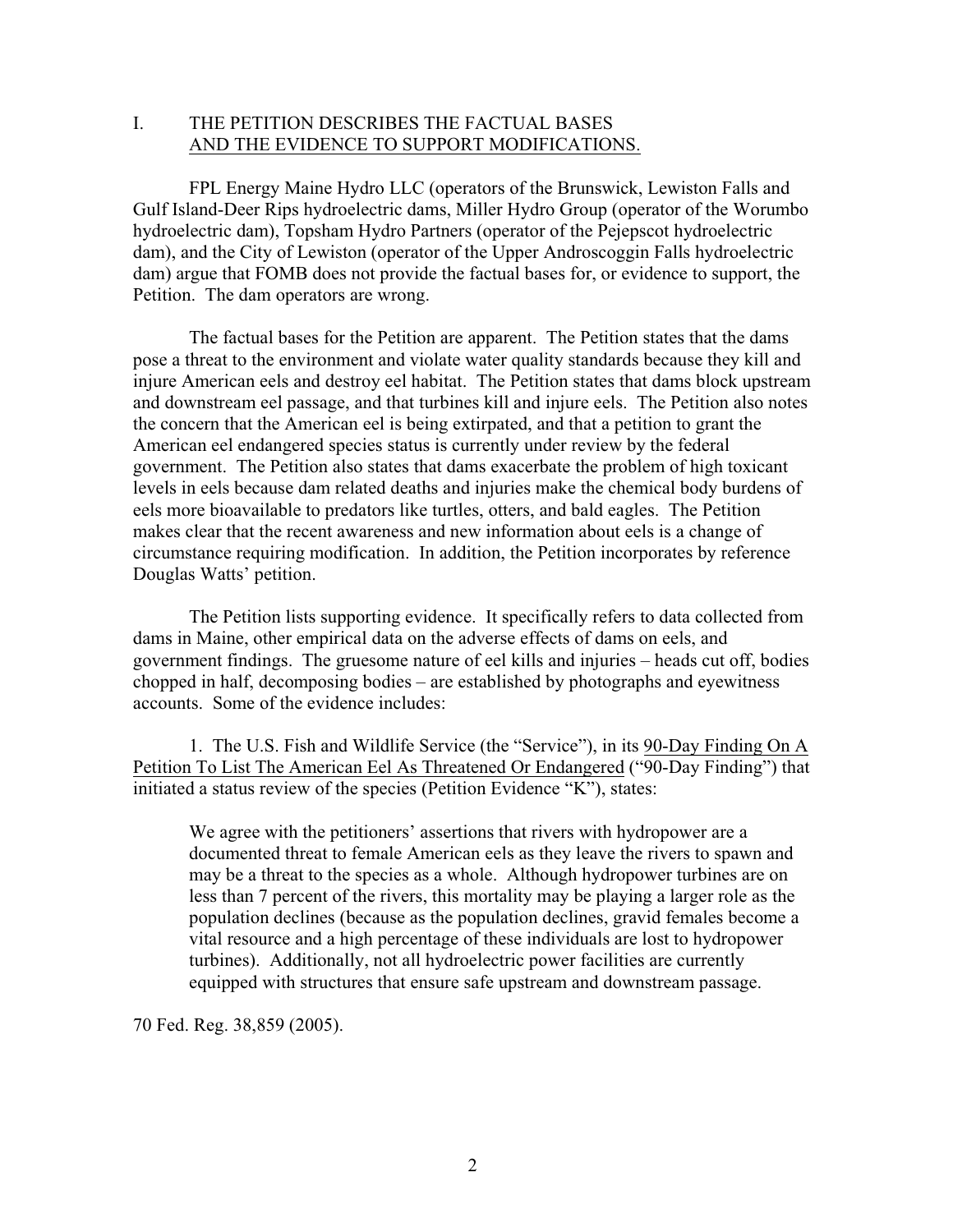2. The Service states on its website (Petition Evidence "U")<sup>1</sup>:

American eels . . . have been especially impacted by dams and other obstructions in rivers [and] hydropower plants. . . American eel populations are already in decline and the eel could become scarce and could even disappear if current trends continue.

3. Eels are attracted to the current drawn by the turbines while migrating at night. December 14, 1994 account by Frederick W. Kircheis of Maine Department of Inland Fisheries & Wildlife of meetings with eel harvesters (Watts Kennebec Petition, p.16; Watts Androscoggin Petition, pp. 10-11).

4. Studies have established that eel mortality and injury (sublethal) rates can be as high as 100%. Reported in McCleave, Simulation of the Impact of Dams and Fishing Weirs on Reproductive Potential of Silver-Phase American Eels in the Kennebec River Basin, Maine, *North American Journal of Fisheries Management*, 21:592, 593 (2001). (Petition Evidence "C").

5. Gail Wippelhauser of the Department of Marine Resources stated that severe eel kills like the one at Benton Falls are "probably happening at every hydro facility on the East Coast that has a run of eels." Northern Sky News, November 2004 (Watts Kennebec Petition, p. 19; Watts Androscoggin Petition, p. 13).

6. A DMR study of downstream migration at Lockwood found that despite the presence of a bypass, two of five (40%) radio-tagged eels migrated through the turbines "and were presumed to be injured or dead." Kennebec River Diadromous Fish Restoration Annual Report 2002, p. 63. (Petition Evidence. "B"). Turbine kills at Benton Falls have also been well documented. E.g., Kennebec River Diadromous Fish Restoration Annual Report 2001, p. 37 (Petition Evidence. "B"). DMR studies of downstream migration in 2003 and 2004 failed and did not generate any data.

7. FOMB has recovered eels killed by dam turbines. Petition, p. 3. Photographs show horrible eel deaths and injuries. (Petition Evidence "A" and "U.") See also Watts Petition photographs .

8. According to the Service, blocked upstream migration "may present increased risks of predation (predation may be significant at the blockage where predatory fish may congregate)." The Service also found that "the decline in American eel may be in some part attributable to the loss of upper tributary habitat for female eel, and if not responsible for the decline initially, *may well be a limiting factor as population numbers decrease.*" 90-Day Finding, p. 38,855 (Petition Evidence. "K") (emphasis added).

9. The Service has stated that safe upstream and downstream passage is considered "standard" when hydropower licenses are required. It also found: "However,

<sup>&</sup>lt;sup>1</sup> The U.S. Fish and Wildlife American Eel web site is linked to the Friends of Merrymeeting Bay web site, which is Petition Evidence "U."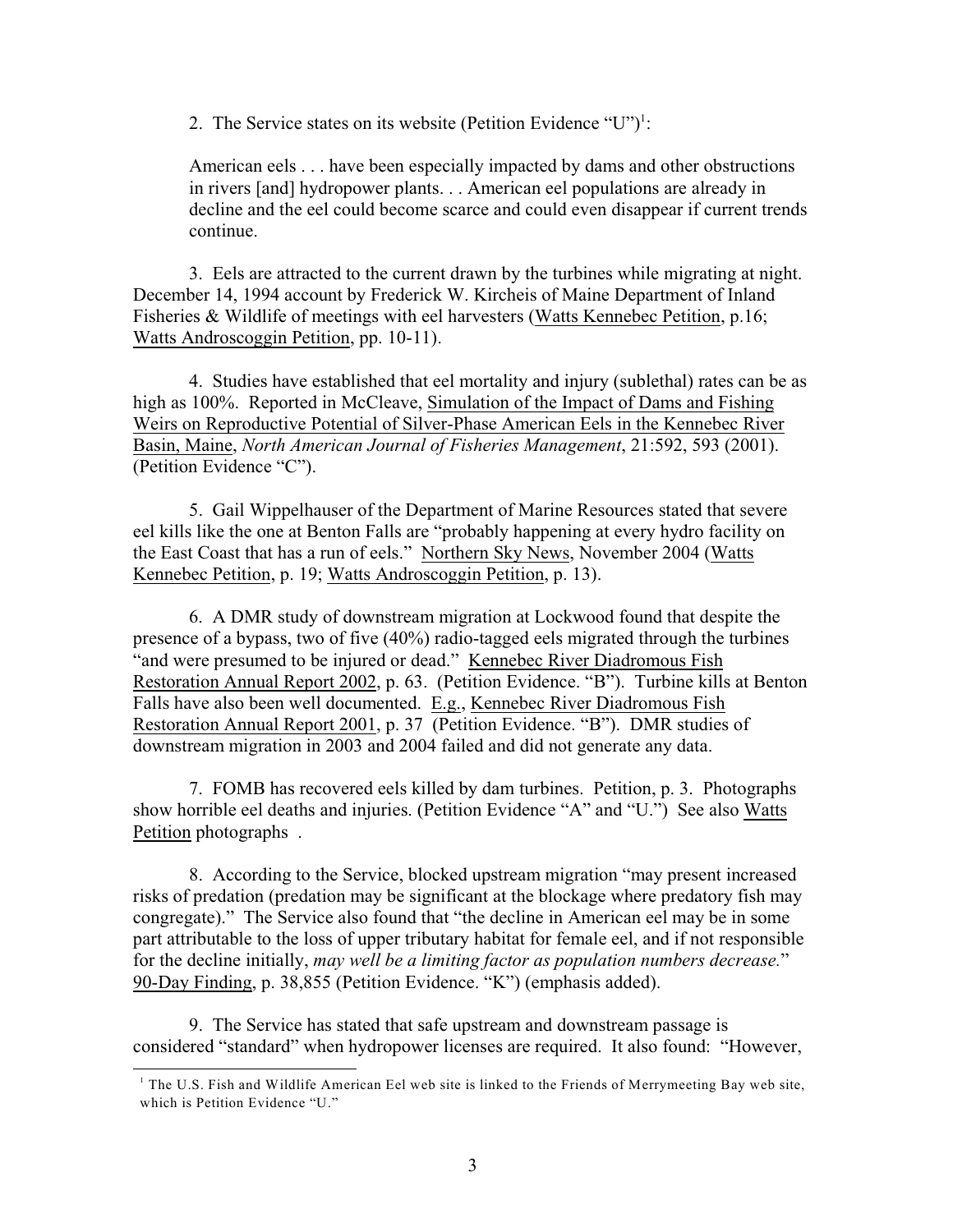not all hydroelectric power facilities are currently equipped with structures that ensure safe upstream and downstream passage." 90-Day Finding, p. 38,858 (Petition Evidence "K").

10. In 2001, DMR found upstream passage hindered at Hydro-Kennebec, Shawmut, and Weston and recommended installation of upstream eel passages. Kennebec River Diadromous Fish Restoration Annual Report 2001, pp. 34-35 (Petition Evidence "B"). In 2002, DMR found that upstream eel passage at Lockwood was hindered by leakage of the dam. Kennebec River Diadromous Fish Restoration Annual Report 2002, p. 55. (Petition Evidence "B"). In 2003, DMR found upstream passage problems at Hydro-Kennebec, Shawmut, Weston, and Lockwood. Kennebec River Diadromous Fish Restoration Annual Report 2003, p. 44-45. (Petition Evidence "B"). In 2004, DMR found upstream passage problems at Lockwood and Weston. Kennebec River Diadromous Fish Restoration Annual Report 2004, p. 25. (Petition Evidence "B"). These problems existed even though the dam operators installed experimental upstream eel passages. There are no upstream passages installed at the Androscoggin dams designed for eels, and no requirement in the water quality certifications to have them.

11. Measures to facilitate safe upstream and downstream passage are being implemented at other dams. June 17, 2005 letter from Dana Murch of DEP to Watts and others (Petition Evidence "I"). Deep sluice gates are used at the American Tissue Project, nighttime shutdowns occur at S.D Warren dams during eel migration season, hydroacoustic monitoring which can trigger a shutdown is being installed at the Anson and Abenaki Projects, etc.

12. The United States is lagging when it comes to eel protection measures. The Environment Agency of the United Kingdom has already produced a study setting forth design criteria and best practice designs for eel passage. U.K. Environment Agency, Manual for provision of upstream migration facilities for Eel and Elver, Science Report SC020075/SR2 (2004) ("Manual"). (Petition Evidence "H"). The study states that with respect to the effect of man-made barriers on eels, "there is no doubt that production is restricted by eels being denied access to areas that they could formerly colonise." Manual, p.1. The study also found: "Turbine mortality can be high for adult eels, largely because of their elongated form." Manual, p. 33.

13. Miller Hydro Group argues that the extent of the eel population at Worumbo is not known, and suggests that it is impossible to assess any harm to eels at that site as a result. However, the U.S. Fish and Wildlife Service Gulf of Maine Program issued a map on October 20, 2005 titled, "American Eel Distribution and Dam Locations in the Merrymeeting Bay Watershed (Androscoggin and Kennebec River Watersheds)." (Petition Evidence "U;" linked to FOMB website). This map shows American eels on the Androscoggin and tributaries. In addition, a survey conducted by the Department of Marine Resources found eels in the Sabattus River, a tributary of the Androscoggin above the Worumbo, Pejepscto and Brunswick-Topsham dams. (Petition Evidence "U," linked to FOMB website). The types of harms from dams on the Androscoggin will be the same as from those on the Kennebec.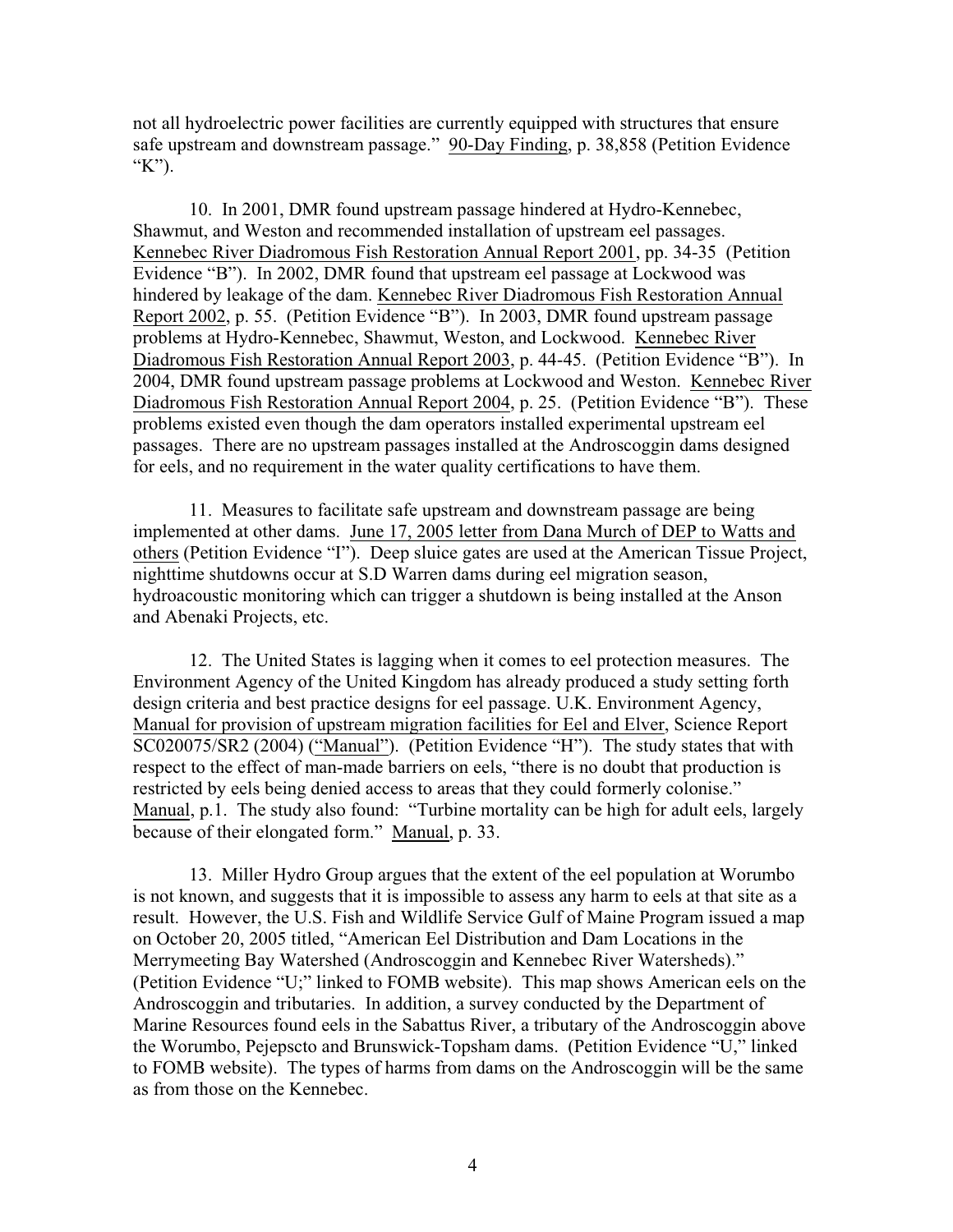This and other evidence listed in the Petition clearly support FOMB's contention that the dams pose a threat to the environment and cause violations of water quality standards and the State's anti-degradation policy.<sup>2</sup>

It should be noted that the failure of dam operators and the state to conduct eel studies on the Androscoggin River does not preclude the Board from determining that eel protection measures need to be added to the water quality certifications for the Androscoggin dams. The Board can use the evidence it has – including the evidence of upstream and downstream eel passage problems at the dams on the Kennebec, which have been the most extensively studied – to make a reasonable conclusion that dam operations pose a significant threat to the American eel, and that therefore modification of the water quality certifications is warranted. The Board has no trouble drawing conclusions from available scientific evidence when that evidence is not site-specific. For instance, in the case of the salmon aquaculture general MEPDES permit, which is applicable to almost every salmon farm in Maine, the Board banned non-North American fish from being grown. The Board did this because government scientists and others determined that if non-North American fish escape from net pens, such fish could breed with wild fish, their offspring would be less likely to survive, and the wild salmon population would decline. Studies were not conducted at each of the aquaculture facilities; no one ever tracked the offspring of a farmed and wild salmon; conclusions were drawn based on studies conducted in Europe and Canada.<sup>3</sup>

 $^2$  The dams at issue are located on waters classified as "B" and "C." Class B waters "shall be of such quality that they are suitable for the designated uses of. . . recreation in and on the water. . . and as habitat for fish and other aquatic life. The habitat must be characterized as unimpaired." 38 M.R.S.A. § 465(3)(A). "Discharges to Class B waters may not cause adverse impact to aquatic life in that the receiving waters must be of sufficient quality to support all aquatic species indigenous to the receiving water without detrimental changes in the resident biological community." 38 M.R.S.A. § 465(3)(C). Class C waters "shall be of such quality that they are suitable for the designated uses of. . . recreation in and on the water. . . and as a habitat for fish and other aquatic life." 38 M.R.S.A. § 465(4)(A). Discharges to Class C waters may cause some changes to aquatic life, except that the receiving waters must be of sufficient quality to support all species of fish indigenous to the receiving waters and maintain the structure and function of the resident biological community." 38 M.R.S.A. § 465(4)(C). Killing and injuring eels do not satisfy these standards. Also, killing and injuring eels violates the State's antidegradation law, which provides: "Existing in-stream water uses and the level of water quality necessary to protect those existing uses must be maintained and protected." 38 M.R.S.A. § 464(4)(F). Also, the antidegradation law provides that water quality certifications can be issued only if the standards of the water quality classification are met and the project does not cause or contribute to a failure of those standards. 38 M.R.S.A.  $\S$  464(4)(F)(3).

 $3$  To the extent the dam operators argue that a dam's water quality certification cannot be modified unless a dead or maimed eel from that particular dam is produced, they are incorrect. As the DMR diadromous fish restoration annual reports show, the water can be too deep or other conditions may exist that prevent fishing out the dead and injured eels.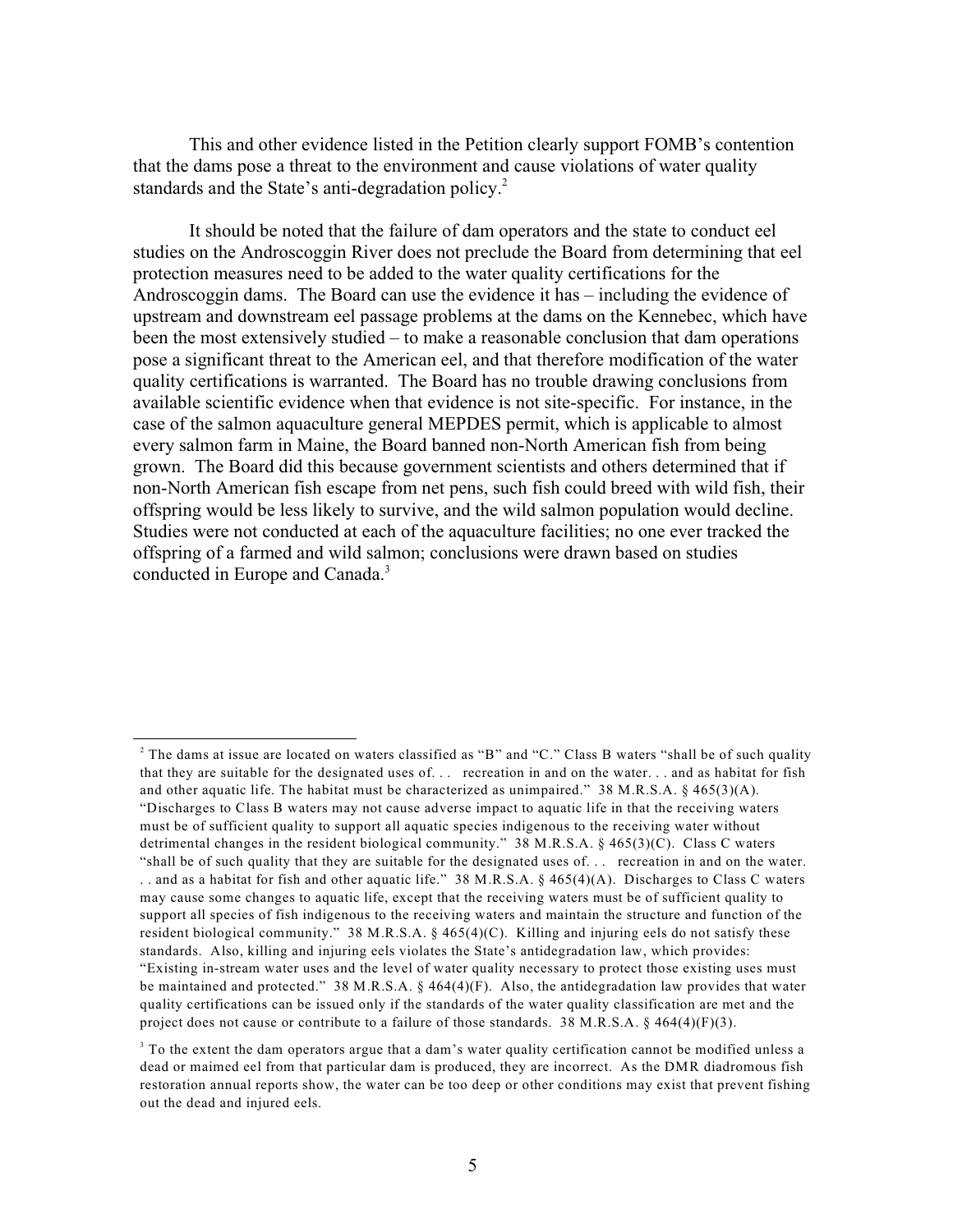# II. IT IS NOT TRUE THAT WATER QUALITY CERTIFICATIONS ARE IMPERMISSIBLE SUBJECTS OF MODIFICATION PROCEEDINGS.

FPL Energy Maine argues that once a water quality certification is issued and FERC incorporates it into a license, "the WQC has no further effect independent of the federal permit, and it is the federal agency that has regulatory oversight over the WQC [water quality certification] through the terms of the federal permit or license. Consequently, once a FERC license has been issued in reliance on a WQC, the WQC may not be revoked, modified, or suspended. FPL Energy Opposition to Androscoggin Petition, pp. 16.

FPL misapprehends the legal significance of a water quality certification. First, water quality certifications *do* impose ongoing independent obligations. DEP and the Board have the power to enforce their own water quality certifications, even if they cannot enforce the terms of FERC licenses. For example, DEP enforced a violation of a water quality certification issued to Benton Falls Associates. The Board entered an Administrative Consent Agreement and Enforcement Order requiring Benton Falls Associates to take a variety of remedial measures as a result of alewives being killed in the turbines of Benton Falls Associates' dam on the Sebasticook River. In the Matter of Benton Falls Associates, 2000 Me. ENV. LEXIS 40 (Aug. 17, 2000).

In addition, the terms of a water quality certification are enforceable by private parties or a state in federal court under the "citizen suit" provision of the federal Clean Water Act. Section  $505(a)(1)(A)$ , 33 U.S.C. § 1365(a)(1)(A), of the CWA provides that private parties and states may commence a civil action against any person "who is alleged to be in violation of an effluent standard or limitation under this chapter..."<sup>4</sup> Section 505(f) of the CWA, 33 U.S.C. § 1365(f)(5) provides:

 For purposes of this section, the term "effluent standard or limitation under this chapter" means…(5) certification under section 1341 [401] of this title.

Thus, a citizen suit can be brought against any person who is alleged to be in violation of a certification under section 401. North Carolina Shellfish Growers Association v. Holly Ridge Associates, 200 F. Supp. 2d 551, 558 (E.D.N.C. 2001). Since certifications include conditions to protect water quality, those certifications can be enforced.

Second, it is not true that a water quality certification can no longer be modified once a FERC license is issued. DEP, in its response to comments on the Gulf Island-Deer Rips Hydro project, stated that the Board always has the authority under 38 M.R.S.A. § 341-D(3) to modify a water quality certification. FPL Energy Maine Hydro LLC Water Quality Certification of Gulf Island-Deer Rips Hydro Project, #L-17100-33-O-N, § 11.n. Similarly, a water quality certification need not contain specific "reopener" language to be modified, as the Gulf Island-Deer Rips water quality certification made clear. Id. (DEP

<sup>&</sup>lt;sup>4</sup> "Citizen" is defined as "a person or persons having an interest which is or may be adversely affected," 33 U.S.C. § 1365(g), and "person" is defined to include an "individual, corporation . . . association, State . . . or political subdivision of a state  $\ldots$  ", 33 U.S.C. § 1362(5).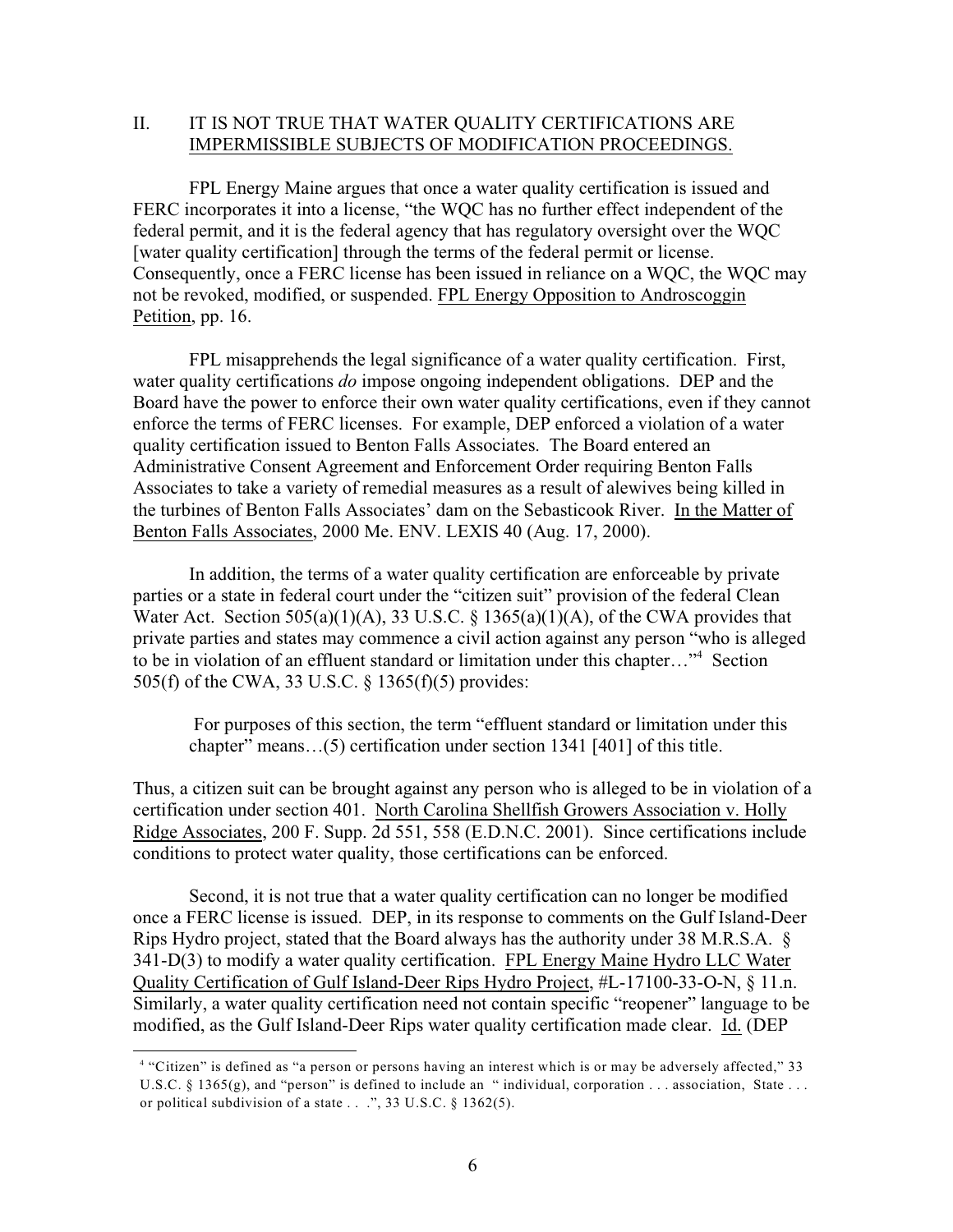specifically rejected the idea that a reopener clause is required to modify water quality certifications).

Third, even if FERC licenses can be amended only upon the consent of FERC and the licensee, modification of a water quality certification may lead to FERC opening discussions with the licensee to modify the license to incorporate the new certification. One reason comes to mind as to why this may occur with Kennebec dam licensees. The American eel may be headed for inclusion on the federal Endangered Species List. One factor that U.S. Fish and Wildlife will be considering in deciding whether to list the American eel is "the inadequacy of existing regulatory mechanisms." 70 Fed. Reg. 38,849 (2005). As experience with the Atlantic salmon listing fight shows, regulated entities and the State may seek to shore up weak regulatory protection of a species in order to argue to the federal government that the "existing regulatory mechanisms" factor does not weigh in favor of listing. Amendment of the water quality certification and ultimately the FERC license certainly may be on the horizon for this reason.

The dam operators try to attach significance to the fact that a petition to modify was filed instead of appeals of water quality certifications. However, there is nothing in either the statute or Board rules that restricts when a petition to modify can be filed. In addition, some of the water quality certifications are very old, and a lot more information about eels has been generated since they were issued. In any event, it is not feasible for citizens to appeal every water quality certification; consolidated proceedings on a request to modify certifications is the most practical way for the concerned public to address the issues presented here.

# III. ECONOMIC IMPACT IS NOT A FACTOR TO CONSIDER IN MAKING A DECISION ON MODIFICAITON.

Miller Hydro Group, Topsham Hydro and the City of Lewiston argue that FOMB's Petition does not discuss or present evidence with respect to cost of eel protection measures, and therefore should be dismissed. Ch. 2, § 27 sets forth the criteria to be evaluated in determining whether to modify a water quality certification; economics is not one of those criteria. Further, conditions for water quality certifications do not take into account the costs of measures necessary to achieve compliance with water quality standards. 38 M.R.S.A. § 464(F)(3).

In any event, the Petition provides evidence that eel protection measures such as deep gates and night time shutdowns are economically feasible: other dam operators have implemented these measures. June 17, 2005 letter from Dana Murch of DEP to Watts and others (Petition Ex. "I").

### IV. FOMB HAS STANDING.

Miller Hydro and Topsham Hydro argues that FOMB does not have standing because FOMB has not presented evidence of harm to any species from the Worumbo Project on the Androscoggin and has not documented any harm to FOMB. DEP staff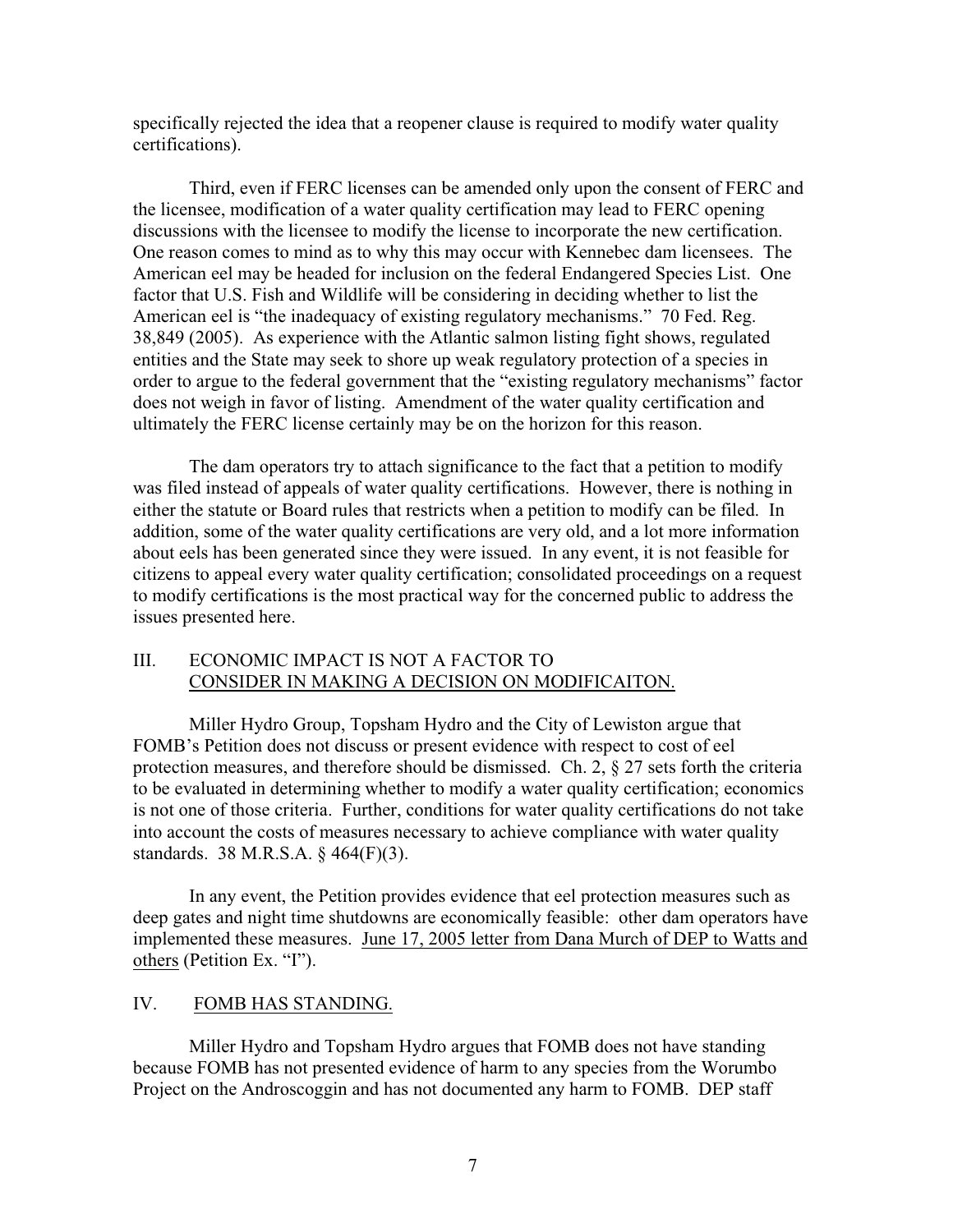recommended that the Board find that FOMB has standing to bring the petition seeking modifications of the Kennebec dam water quality certifications, and the Board should make the finding for the Androscoggin Petition as well.

As mentioned above, the U.S. Fish and Wildlife map establishes the presence of eels in the Androscoggin. The Board can use information on the types of harm to eels at other dams and conclude the same types of harm are occurring on the Androscoggin.

With respect to harm to FOMB, Ch. 2,  $\S 27$  of DEP rules provides that "any person" may petition the Board to revoke, modify or suspend a license. To the extent this is construed as limited to any person who can demonstrate a particular interest is harmed, it is settled that harm to aesthetic, environmental or recreational interests confers standing. Fitzgerald v. Baxter State Park Authority, 385 A.2d 189, 196-97 (Me. 1978) (citing Sierra Club v. Morton, 405 U.S. 727 (1972) (plaintiffs who were users of State park and who intended to use it in the future had standing to enjoin Park Authority from clearing timber blowdown). As detailed in FOMB's website (Petition Evidence "U), FOMB is a nonprofit organization dedicated to protecting the ecological, aesthetic, historical, recreational and commercial values of Merrymeeting Bay. FOMB works to preserve, protect and preserve ecosystems of Merrymeeting Bay through education, conservation and stewardship, membership events, and research and advocacy. The geographic area of concern for FOMB is the mid-coast Maine riverine delta consisting of the Kennebec, Androscoggin, Cathance, Muddy, Eastern and Abbagadassett Rivers and surrounding towns. FOMB has over 300 members who use and enjoy these rivers. FOMB members are concerned about the declining American eel population and the threats to the eel in the Kennebec and Androscoggin Rivers, and FOMB has been active in eel issues from both educational and advocacy standpoints.

## V. THE KHDG AGREEMENT DOES NOT PRECLUDE THE PETITION.

Inexplicably, Miller Hydro Group argues that an agreement the Kennebec River dam operators entered into with the State and others more than seven years ago to facilitate the removal of the Edwards Dam, known as the Kennebec Hydro Developers Group ("KHDG") Agreement, precludes the Board from granting the Petition. Miller Hydro Group is not a party to the Agreement, and the KHDG Agreement does not involve dams on the Androscoggin. Moreover, the Board already determined that the KHDG Agreement did not preclude the petition on the Kennebec dams from proceeding to a hearing; the Agreement certainly could not preclude a petition regarding dams on the Androscoggin from going forward.<sup>5</sup>

 $\delta$  In any event, the KHDG Agreement has never governed the approval of, or contents of, water quality certifications for dams. To the contrary, the KHDG Agreement expressly maintained the independence of DEP and the Board in performing their functions with respect to water quality certifications.